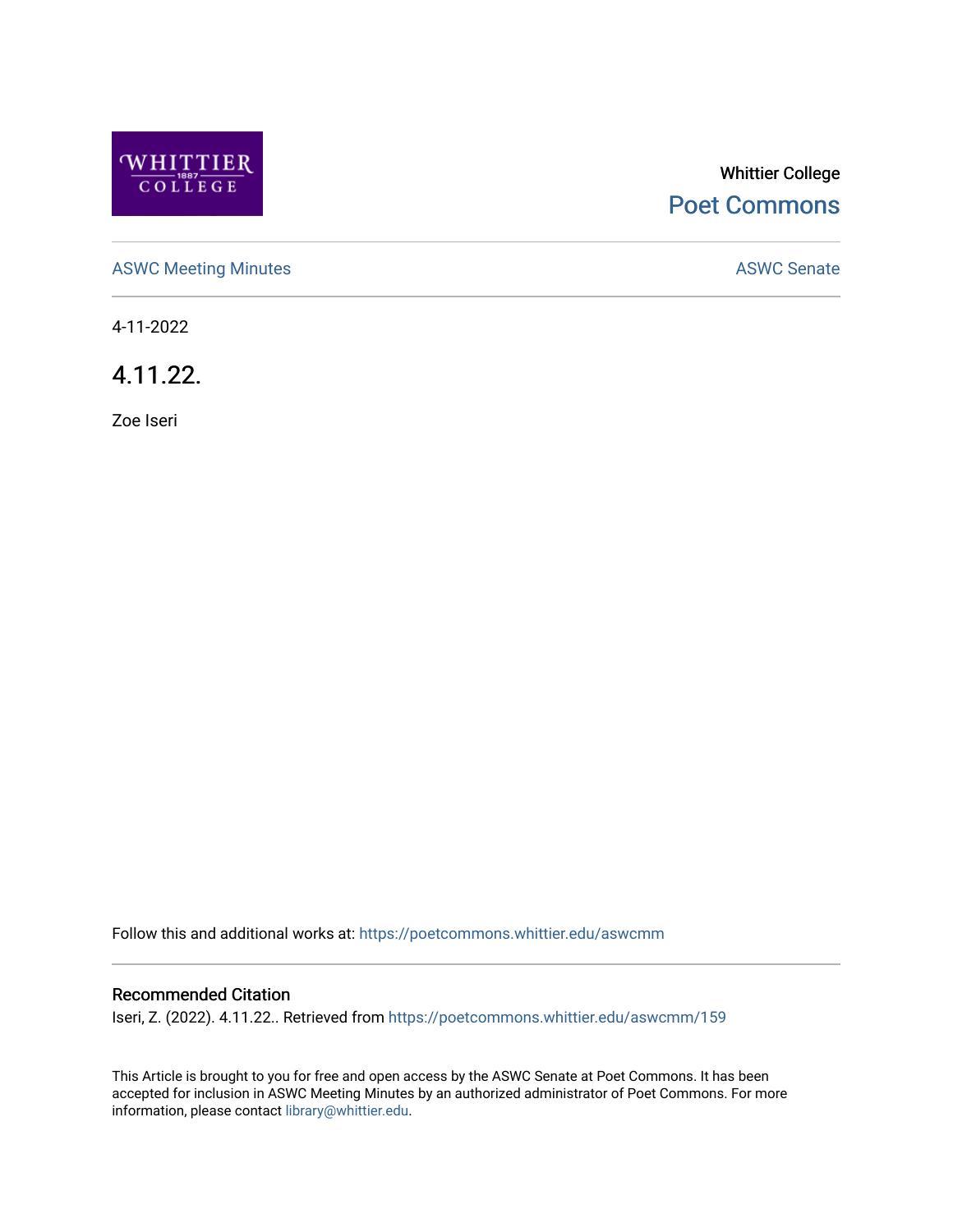

#### **Meeting Minutes for 4/11/22**

- **I. The meeting is called to order at 7:11 pm**
- **II. Moment of Silence/Inspirational quote**
	- **A.** INSPIRATIONAL QUOTE
	- **B.** Read By: Senator Holoman

#### **III. Mission Statement**

- **A.** The ASWC Senate, as the governing body of the Associated Students of Whittier College, is dedicated to the betterment of the college as an institution and as a member of the broader community. The Senate shall assist on-campus clubs and organizations in creating, promoting, and implementing dynamic programs and events that involve students and add value to their educational experience. This body will act as an open forum for students to voice their opinions and desires, always keeping the best interests of the ASWC in mind. In all its actions, the Senate will serve the students first with integrity, dedication, responsibility, and humility.
- **B.** Read By: Senator Flores

#### **IV. Roll Call – Director Benn**

- **A. Present:** President Hagan Martin, Vice President Brost, Treasurer Estrada, Director Pena, Senator Flores, Senator Romero, Senator Duenas, Senator Coco, Senator Holoman, Senator Waldorf, Senator Wright, Senator Johnson, Senator Maldonado, Senator Wainwright, Senator Weber, Senator Lyle-Temple, Senator Wang, Senator Lujan
- **B. Absent excused: Secretary Iseri**
- **C. Unexcused:** Senator Wright, Senator Lujan, Senator Wang

#### **V. Minutes Amendment/Approval**

- **1.** Motion to Approve Senator Wainwright
- **2.** Seconded Senator Flores

### **VI. Public Voice**

**A.** N/A

### **VII. President's Message -** *President Hagan-Martin*

### **VIII. Treasurer's Report -** *Treasurer Estrada*

- **A.** Assisting clubs with questions, and managing the Senate's budget.
	- **1.** looking into stipend problems

#### **B. ASWC Accounts:**

**1. General Fund Balance: \$30,150.33**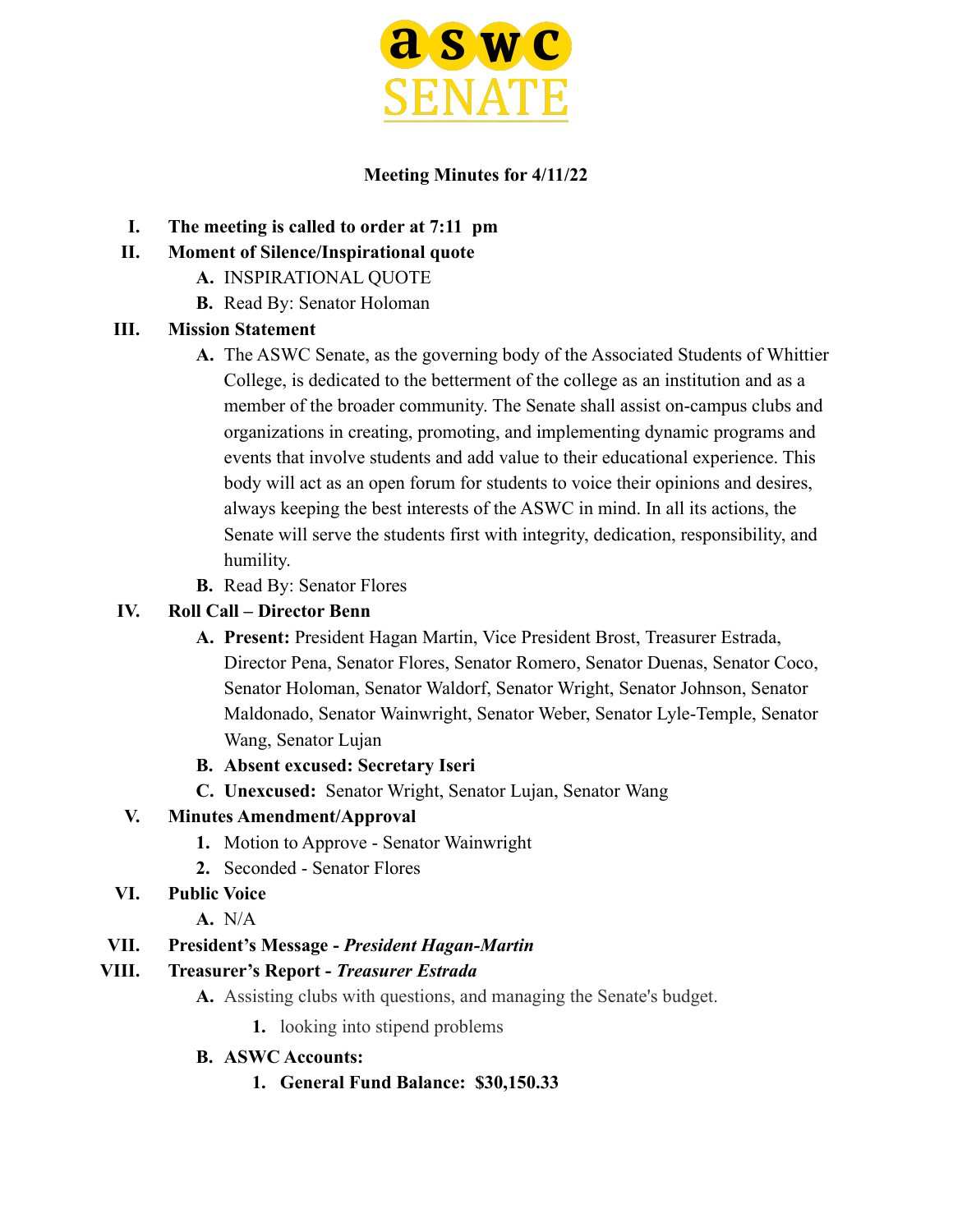

- **2. Total Funds Allocated Thus Far: \$100,114.77**
- **3. Operational Account Balance: \$20,898.58**
- **4. Reserve Account Balance: \$34,631.00**
- **5. First Readings: \$0**
- **6. Daily Calendar Considerations:\$0.00**

#### **IX. Constituent Reports**

**A. Academic Affairs Chair:** *Sen. Waldorf*

**1.** .

1.

- **B. First-Year Class Council:** *Sen Holoman*
	- **1.** Nothing to report
- **C. Commuter Representative:** *Sen. Flores*
	- **1.** Nothing to report
- **D. Residential Hall Representative:** *Sen. Wang* 1. Nothing to Report
- **E. Non-Traditional Student Representative:** *N/A*
- 

### **F. 2nd-year Student Body Representative:** *Sen. Maldonado*

- **1.** This week my main focus has been gathering feedback for the student feedback committee so I will be working with my fellow student representative to resolve some of these concerns brought up to us
	- a) some of these concerns were also good things to work on for next year so I hope to make the future senators aware of them
		- (1) like more commuter events and composting at Whittier (just to name a few)
- **G. 3rd-year Student Body Representative:** *Sen. Wright*

### **1. Nothing to Report**

- **H. 4th- year Student Body Representative:** *Sen. Lyle-Temple*
	- 1. Nothing to report
- **I. Inter-Club Council Representative:** *Sen.*

 $1$  N/A

**J. Diversity Council Representative:** *Sen. Duenas*

**1.** Nothing to Report

- **K. Social Justice Coalition Representative:** *N/A* **1.**
- **L. Media Council Representative:** *Sen. Romero*
	- **1. Media Council**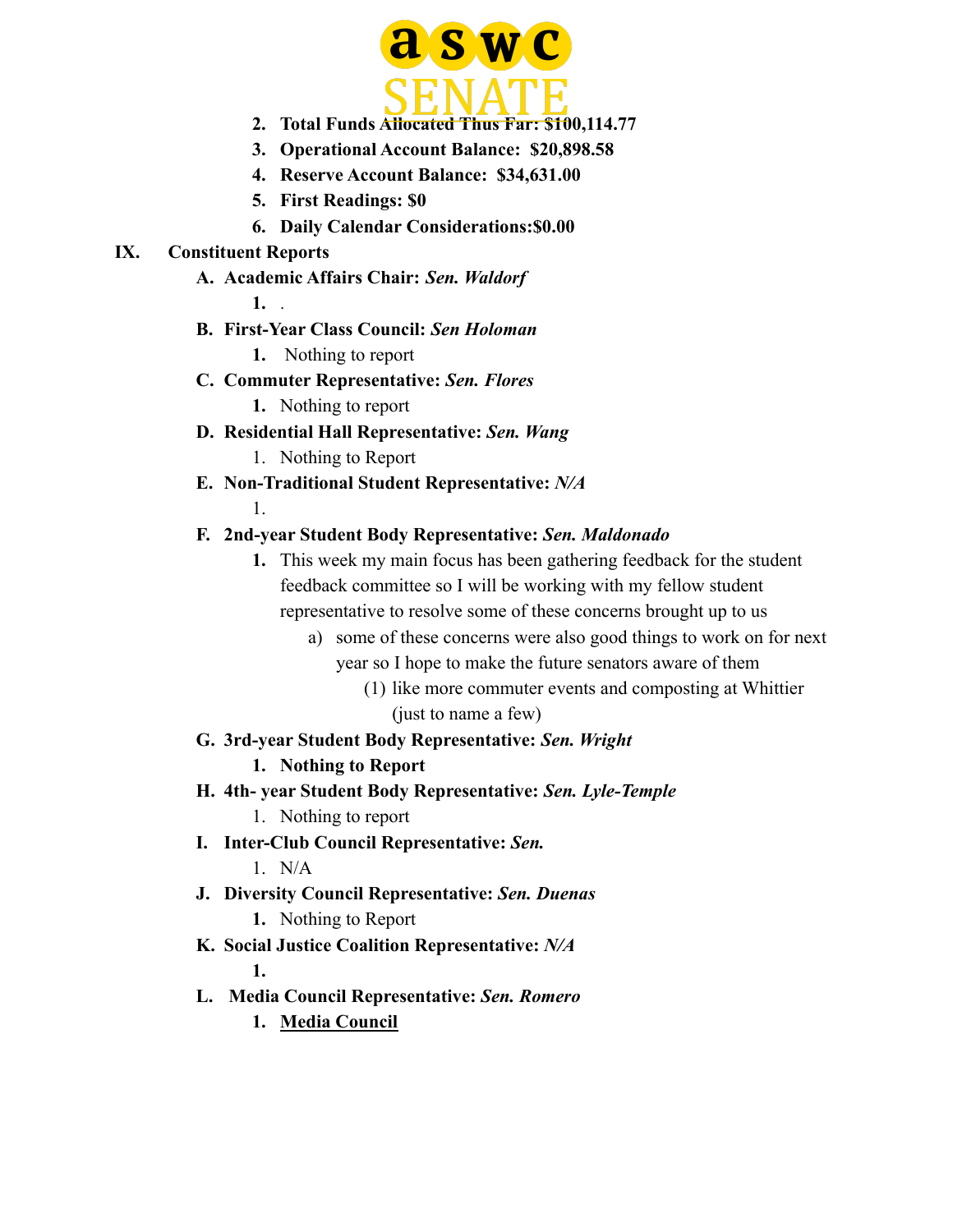

- a) Still going over the constitution to make any necessary changes or updates, in order to make sure it is clear and concise for next years leadership
- b) No meeting was held this week Monday
- c) Budgets waiting to be cleared in accounts
	- (1) Budget request for GreenLeaf Review, \$3,700 but expecting to come below that amount APPROVED

#### **2. Quaker Campus**

- a) New issues this week
- b) Participated in Open Mic Night event
- c) Advertising Spring Fling event April 22nd

#### **3. K-Poet**

- a) Open mic night this week!
- b) Two new broadcasters started this week
- c) Had manager Monday meeting to discuss materials and events ○ Broadcaster meeting was held Tuesday
- d) Tech Assistant still needed
- e) Advertising Spring Fling event April 22nd
- f) Marketing team had a meeting this week and getting content out by posting daily on K-Poet's social media accounts
	- (1) Advertising open mic night
- g) All broadcasters worked at the station this week
- h) Broadcasters members and managers worked and prepare at/for K-Poet event

#### **4. Video Production Services**

- a) Promoted play Eurydice on zoom
- b) Working on a budget for Theater to even benefit VPS
- c) Creating work study positions
- d) Still wanting to recruit some more members
	- (1) Tech assistant needed
- **M. Poet Student-Athlete Leadership Academy Male Representative:** *Sen. Coco* **1.** Nothing to report
- **N. Poet Student-Athlete Leadership Academy Female Representative:** *Sen. Weber*
	- **1.** Nothing to report
- **O. Inter-Society Council Female Representative:** *Sen Johnson*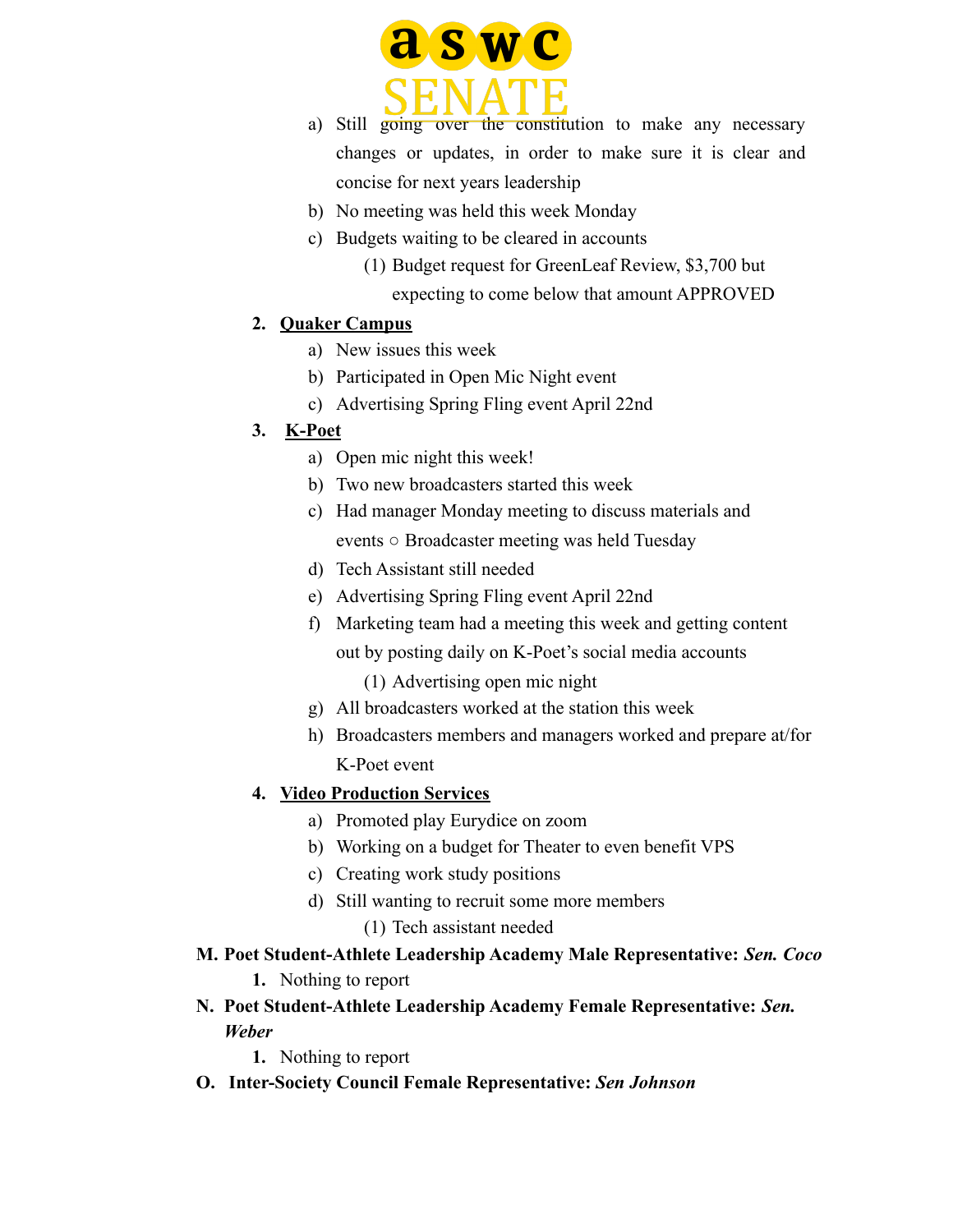

1. Nothing to report

### **P. Inter-Society Council Male Representative:** *Sen. Lujan*

*1.* Nothing to report

### **X. Committee Reports**

### **A. Administrative –***Vice President Brost*

**1.** I have updated the elections code. Last year, we revised it and voted on a few amendments. So I have add those in and have posted the elections code on the Senate's Engage as well as the Poet Commons.

### **B. Budget Committee-** *Treasurer Estrada*

- **1.** Budget Committee meets on Tuesdays from 12:30 pm 1:30 pm on zoom. Everyone that is signed up will be reminded through slack and text.
- **2.** First Generation & Allies & Phi Epsilon Kappa were funded
- **C. Campus Relations-** *Director Benn*
	- **1.**

### **D. Program Board –** *Director Pena*

**1.** This last weekend we worked at the resource fair. We are having a beach day and Whittifest is coming up very soon.

### **E. Advocacy-** *President Hagan-Martin*

**1.**

### **F. Elections-** *Vice President Brost*

- **1.** The tabling event last was a succession, in my opinion.
- **2.** Some new people have signed up for a position while I have gotten others to consider it.
- **3.** We have a total of five people apply.
- **4.** The applications do not close until next Wednesday at 8pm so please continue to encourage people to apply.
- **5.** We cannot push the elections timeline back any further. So when encouraging people to apply for a position, you can tell them WHICH positions are still available but not WHO are running for those positions.
- **6.** The positions that are still available are:
	- a) Vice President'
	- b) Treasurer
	- c) Secretary
	- d) 2nd Year Rep.
	- e) Residential Hall Rep.
	- f) Commuter Rep.
	- g) Non-Traditional Student Rep.
	- h) Academic Affairs Rep.